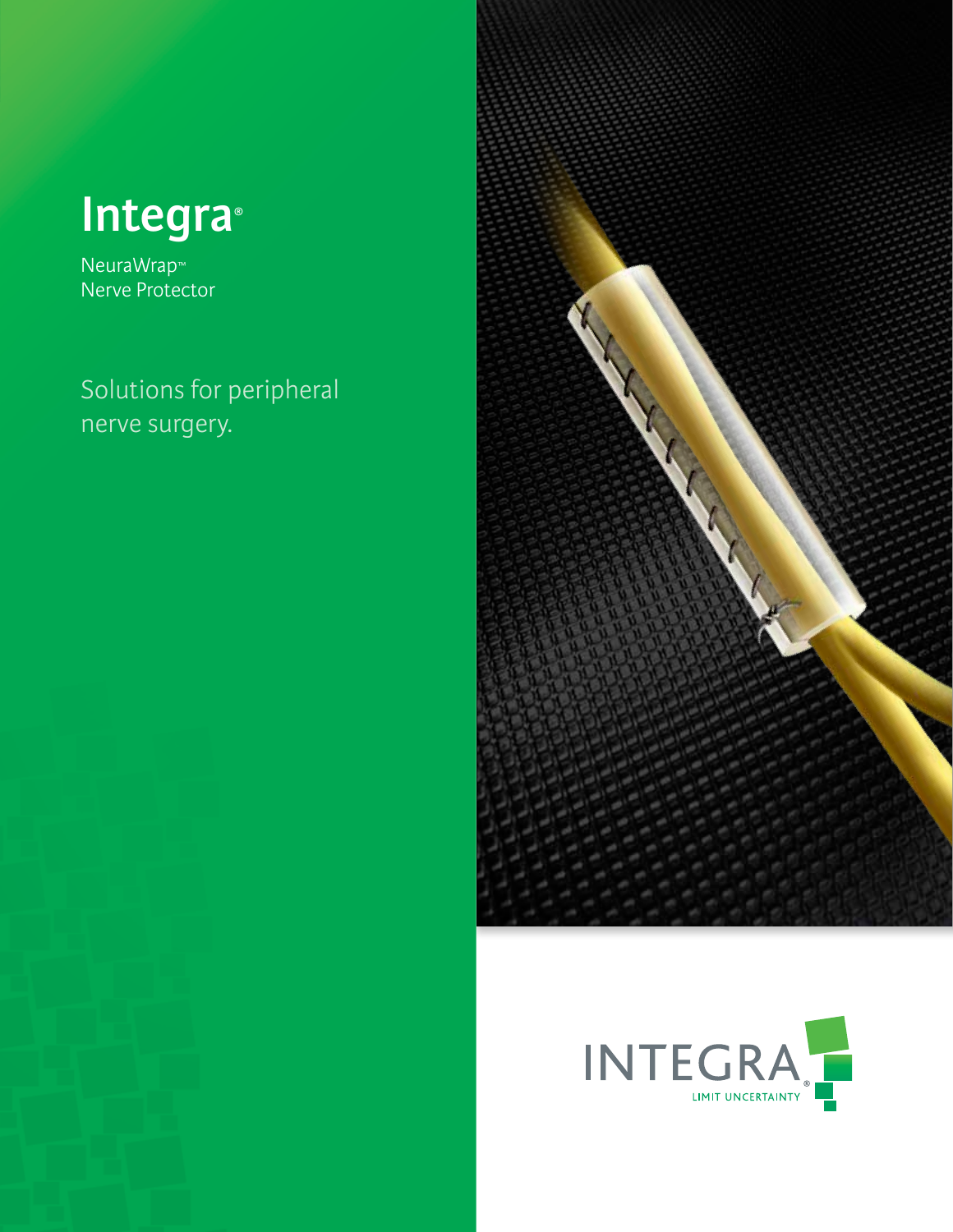# **NeuraWrap™ Nerve Protector**

# **The novel approach for treatment of nerve injury**

Overlying tissue

- Porous outer layer
- Semi-permeable inner membrane
- Epineurium
- Nerve Fascicles

# **An innovative implant designed for the protection of injured peripheral nerves**

- Isolates nerve tissue during the healing process<sup>1</sup>
- Minimizes potential for neuroma formation
- Pliable and resilient once rehydrated<sup>2</sup>
- Collagen structure retains suture<sup>1</sup>
- Recovers and maintains closure once placed around the nerve<sup>2</sup>

## **Protection with confidence**

- Composed of highly purified type I collagen
- Biocompatible and completely absorbed via normal metabolic pathways<sup>1</sup>
- Minimal potential for nerve entrapment
- Excellent tissue compatibility<sup>1</sup>

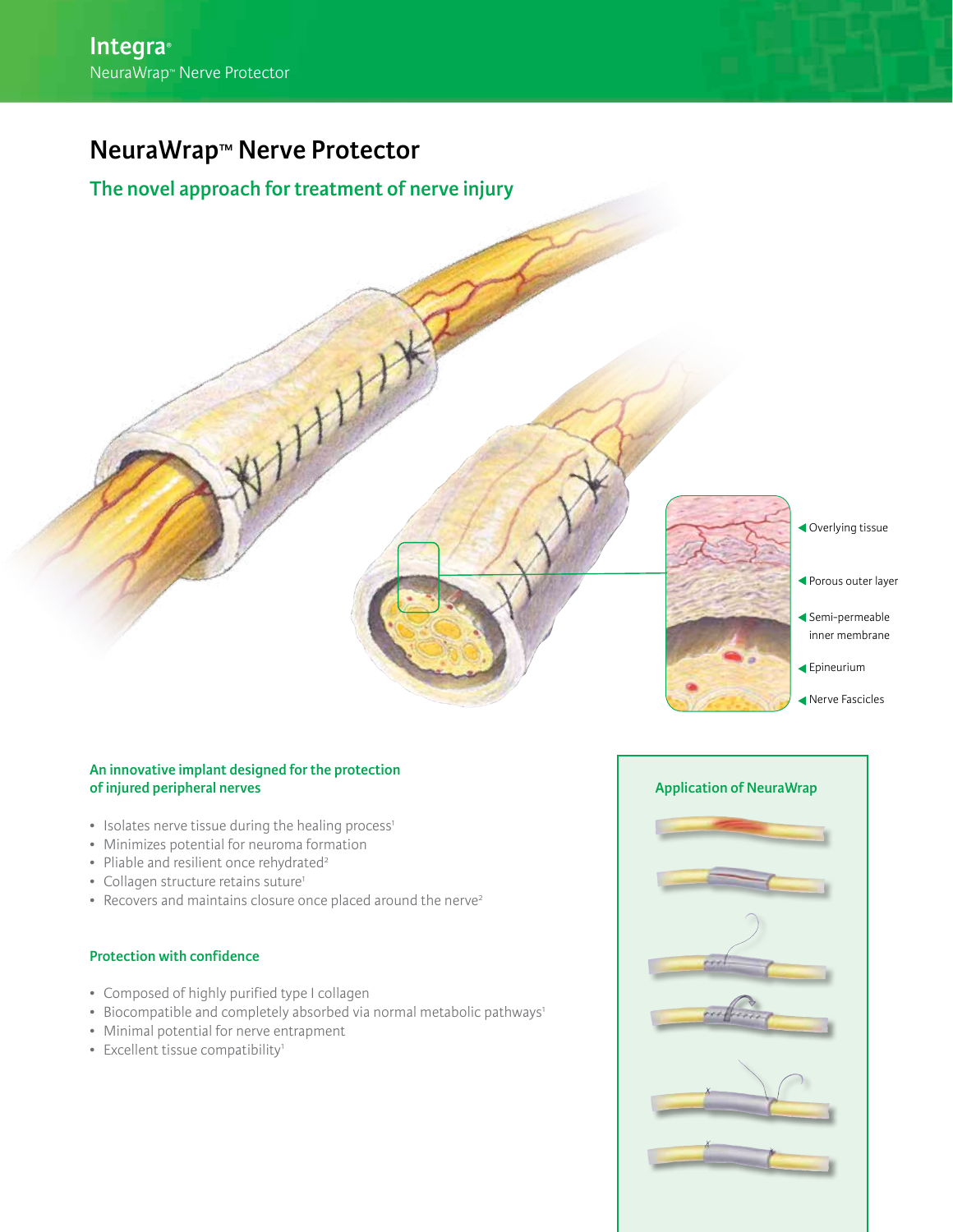

#### **Factors for success in peripheral nerve surgery**

Following peripheral nerve surgery, injured nerves are exposed to a number of influences that can lead to unfavorable clinical outcomes.3,4 Poor outcomes can be attributed to scar formation around the nerve, scarring within the nerve, and tethering of the nerve to surrounding tissue.<sup>5</sup> Isolation of a nerve from its surrounding environment may prevent scar ingrowth, minimize the potential for nerve entrapment, concentrate growth factors at the injury site, and provide guidance for regenerating nerve fibers.<sup>6,7</sup> Nerve protection may be desirable in a number of clinical situations: following decompression of recurrent carpal or cubital tunnel syndrome, to isolate nerves that lie in a highly traumatized wound bed and for nerves that have been partially severed.

### **Reliable biological performance**

NeuraWrap nerve protector is designed to provide an interface between the nerve and the surrounding tissue. NeuraWrap remains in place during the active phase of tissue healing and is completely resorbed after tissue response has resolved. The porous outer layer of NeuraWrap comprises a tubular matrix that mechanically resists compression from surrounding tissue and excludes scar tissue ingrowth. The semi-permeable inner membrane allows passage of small molecules (i.e. water, ions, metabolites, nutrients), but prevents the escape of endogenous growth factors (i.e. Nerve Growth Factor).<sup>1</sup> NeuraWrap provides a new alternative for the treatment of peripheral nerve injuries.